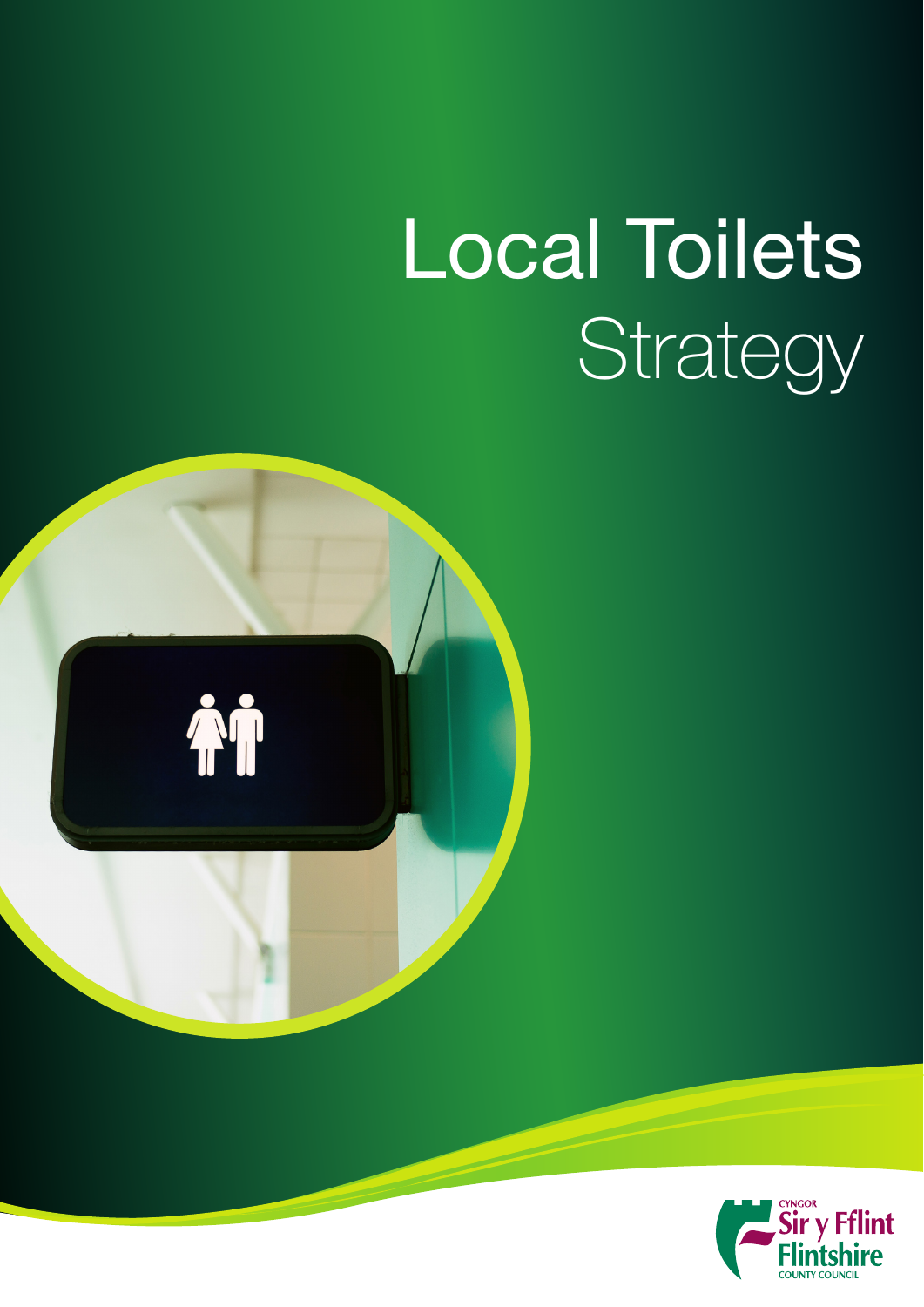## Contents

Mae'r ddogfen hon ar gael yn Gymraeg. Cysylltwch â Barry Wilkinson i gael fersiwn Gymraeg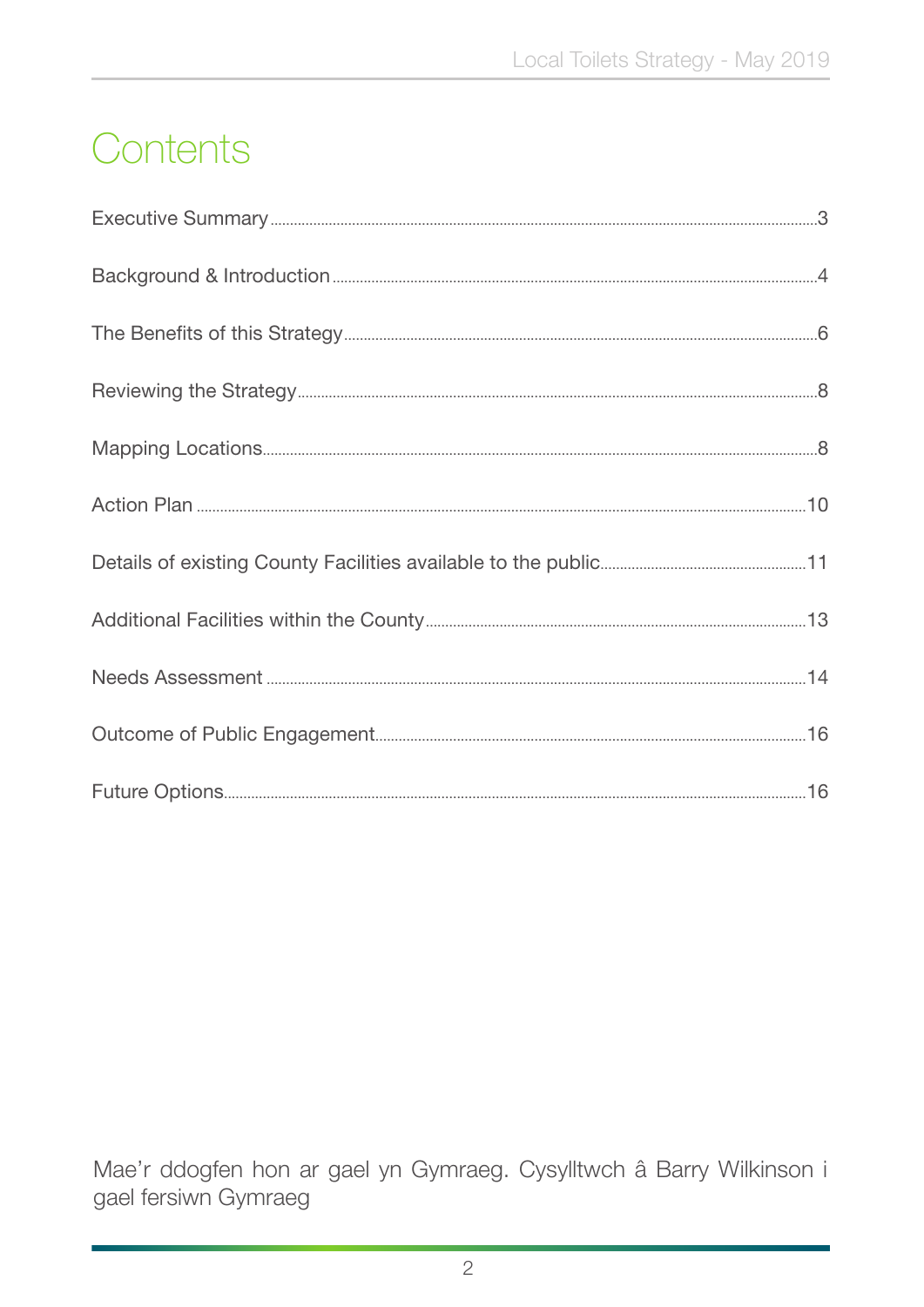#### <span id="page-2-0"></span>Executive Summary

In July 2017, the Public Health (Wales) Act 2017 received Royal Assent, bringing together a range of practical actions for improving and protecting health. Part 8 of the Act includes Provision of Toilets and introduces new responsibilities for Local Authorities to provide local toilet strategies.

To deliver a strategic approach to the provision of toilets across Wales, the Public Health (Wales) Act 2017 requires Local Authorities to assess local needs and facilities, and to publish a local toilets strategy for its area.

The duty to prepare a local toilets strategy does not require councils to provide and maintain public toilets directly, nor are they required provide additional dedicated facilities. They must however take a strategic view on how facilities can be provided and accessed, taking account of such things as location, accessibility, facilities, frequency of use and quality of existing sites, as well as determining whether additional or fewer sites are required by their local population. The legislation published by Welsh Government has no funding for additional provisions attached to it.

Since 2012 Flintshire County Council has undertaken two separate reviews of toilet provision across the County. These reviews highlighted that isolated facilities regularly attract antisocial behaviour, which puts people off using them. As a result Flintshire adopted a more enabling approach by promoting the use of existing toilets in Council buildings such as libraries and Connects Centres, which people feel more confdent and comfortable using.

This Strategy sets out to develop on the work previously been undertaken in rationalising the provision and quality of the Local Toilet being offered by the Council, and to assess the need of the local communities, along with the facilities being offer. The Strategy set out an action plan for the next two years, at which time the strategy will need to be reviewed, and also identify some areas that are for future consideration.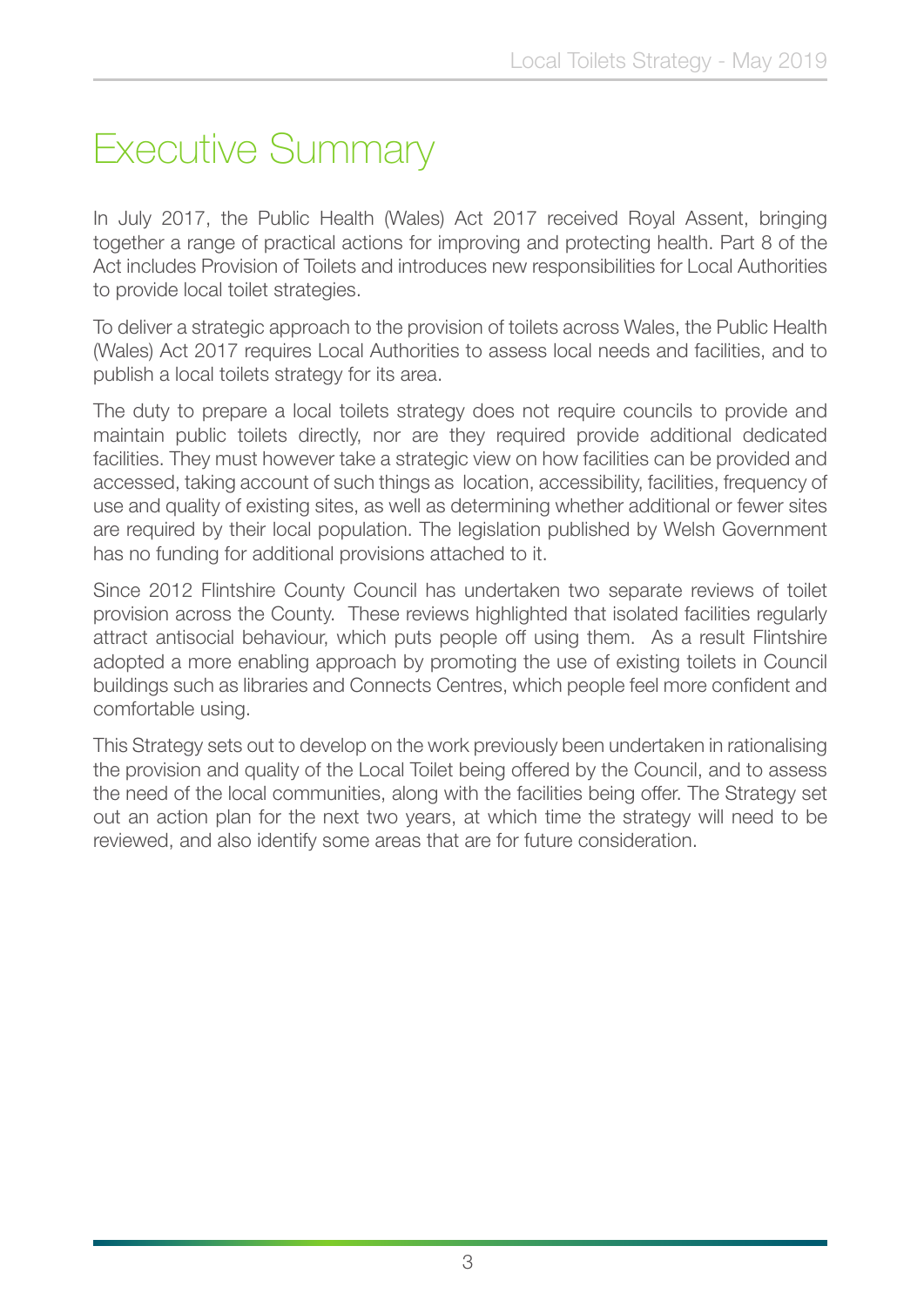## <span id="page-3-0"></span>Background & Introduction

In the guidance provided to Local Authorities in preparation for implementation of Local Toilet Strategies, the Welsh Government Cabinet Secretary for Health and Social Services explains that "Accessible, clean toilets that are well located in places such as town centres, parks, promenades, cycle trails and walking routes can help encourage people to take exercise and stay more physically active. This has clear health and economic benefts. Conversely, toilets that are poorly designed, inadequately maintained and inappropriately located can create an atmosphere of neglect that discourages use. A lack of adequate toilet facilities can impact on a person's physical and mental health, as well as affecting the wider environmental health of the population." This appreciation of the benefts of available facilities is further noted when the go on to state "Toilets for public use matter to everybody and remain a high-profle issue. They are, however, even more important to certain groups within society, including older people, people with disabilities, people with particular needs (including certain medical problems), women, children and young people and their families. These groups can be disproportionately affected by poor provision."

Flintshire County Council has recognised the benefits and issues related to public conveniences, and started the process of reconciling the facilities under the Council's control back in 2012. At this time a report to Cabinet was submitted that identifed that the County was at the time supporting 12 distinct sites, although t The Council has no statutory requirement to provide a Public Convenience service and does not have a formal Policy to determine the location or type of facilities provided and that inconsistency has developed both in the location of the facilities and quality of the service provided across the County. It was also noted at the time that some of the locations have been linked to anti-social behaviour, with reports received of substance misuse and vandalism taking place at the facilities. Whilst the majority of the information was anecdotal, there were records of complaints being received by the Council concerning specific sites. The site in Alexandra Street, Shotton was closed since June 2012, due to specifc complaints of anti-social behaviour.

At the time of this report, it was noted that the Public Convenience service was managed within Streetscene with a budget allocation of £173,187 in 2012 -13. Repairs and maintenance at all of the facilities were being carried out by private contractors.

As a solution to some of the issues being encountered, it was identifed that the Council was developing a programme of one stop shops, Flintshire Connects Centres, across the County and also manages numerous other Council buildings in close proximity to existing standalone Public Convenience facilities. The new Flintshire Connects Centres and the other facilities i.e. Leisure Centres could offer toilet facilities both for their own use and for use as wider Public Conveniences.

It was also recognized at that time that It is important that the Public Convenience service complements wider strategic Council objectives such as the promotion of Tourism and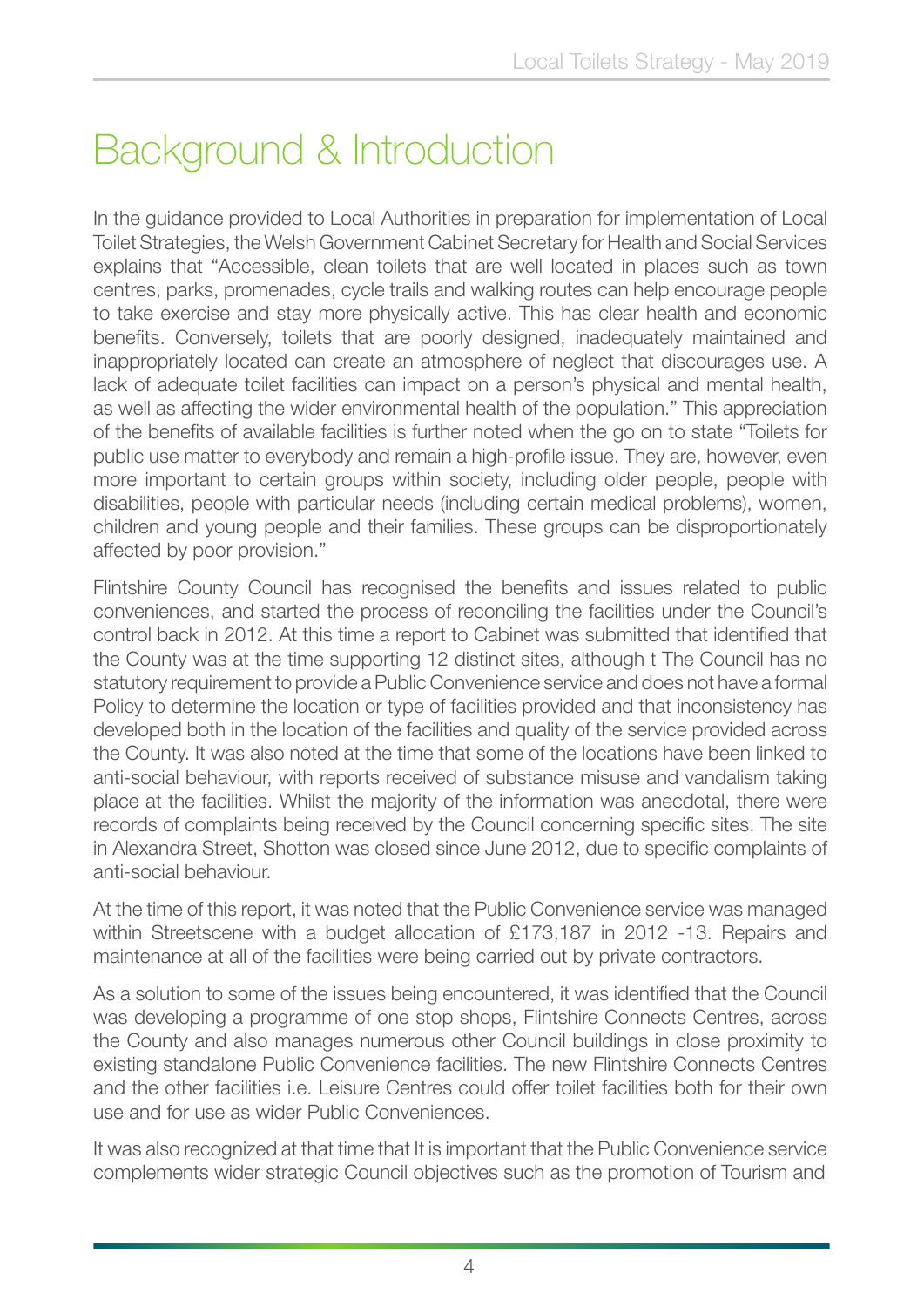Town Centre marketing and the proposed new service provision will do this by ensuring well maintained facilities are provided in key locations across the County and that utilising Flintshire Connects Centres, other Council buildings and (where appropriate) privately owned facilities will both rationalise and improve accessibility to the service, providing the following advantages over the current service that included potentially longer opening hours which are more targeted to local need, and the reduced instances of anti-social behaviour and vandalism.

Consideration was given at the time to introducing a charge for using the facilities but concluded that such a charge would be more expensive to introduce and manage than would be raised as income, thus creating a further budget pressure on the Council. Charging would also increase the threat of vandalism at the facilities. Likewise the introduction of a 'Superloo' system was considered, but the cost was found to be prohibitive.

In 2016, a further report was present to the Cabinet with the intention of recognising that Flintshire's new strategy identified that isolated Public Toilet facilities regularly attracted antisocial behaviour and that many people would not use the facilities for this reason. It was proposed that the Council should promote the use of existing toilet facilities, within Council buildings e.g. Libraries and Flintshire Connects Centres, rather than the dedicated and often isolated facilities previously provided. This final stage of the review would consider the future of the remaining Public Convenience facilities in the County. This report recognized that the current budget to provide the public convenience service was £ 93,998 and made recommendations to reduce the existing provision of standalone dedicated facilities further to just 2 sites across the County. However, the Authority did offer the opportunity for Community Asset Transfer for these sites to the local community and Town & Community Councils, and although these were explored, none have been developed far enough to result in the transfer, however due to these on-going discussions, only one site was closed, with the County in 2019 still operating 4 stand-alone facilities, which are as follows:

- New Street, Mold
- Bus Station, Mold
- Off High Street, Holywell
- Station Road, Talacre

So it can be seen that Flintshire County Council has already started the process of developing a strategy to manage the provision of local toilets, and in the first instance this looked to rationalise and improve the facilities offered to the public for use. To move forward with this process and align with the requirement of Part 8 of the Public Health Act (Wales), as back in the 2016 Cabinet Report it was noted that the Public Health Bill unveiled by the Welsh Government in June 2015 places a duty on local authorities to prepare and publish strategies for the provision of toilets for public use within their area, and whilst the Council has closed a number of dedicated facilities, access to other Council owned toilets have been improved.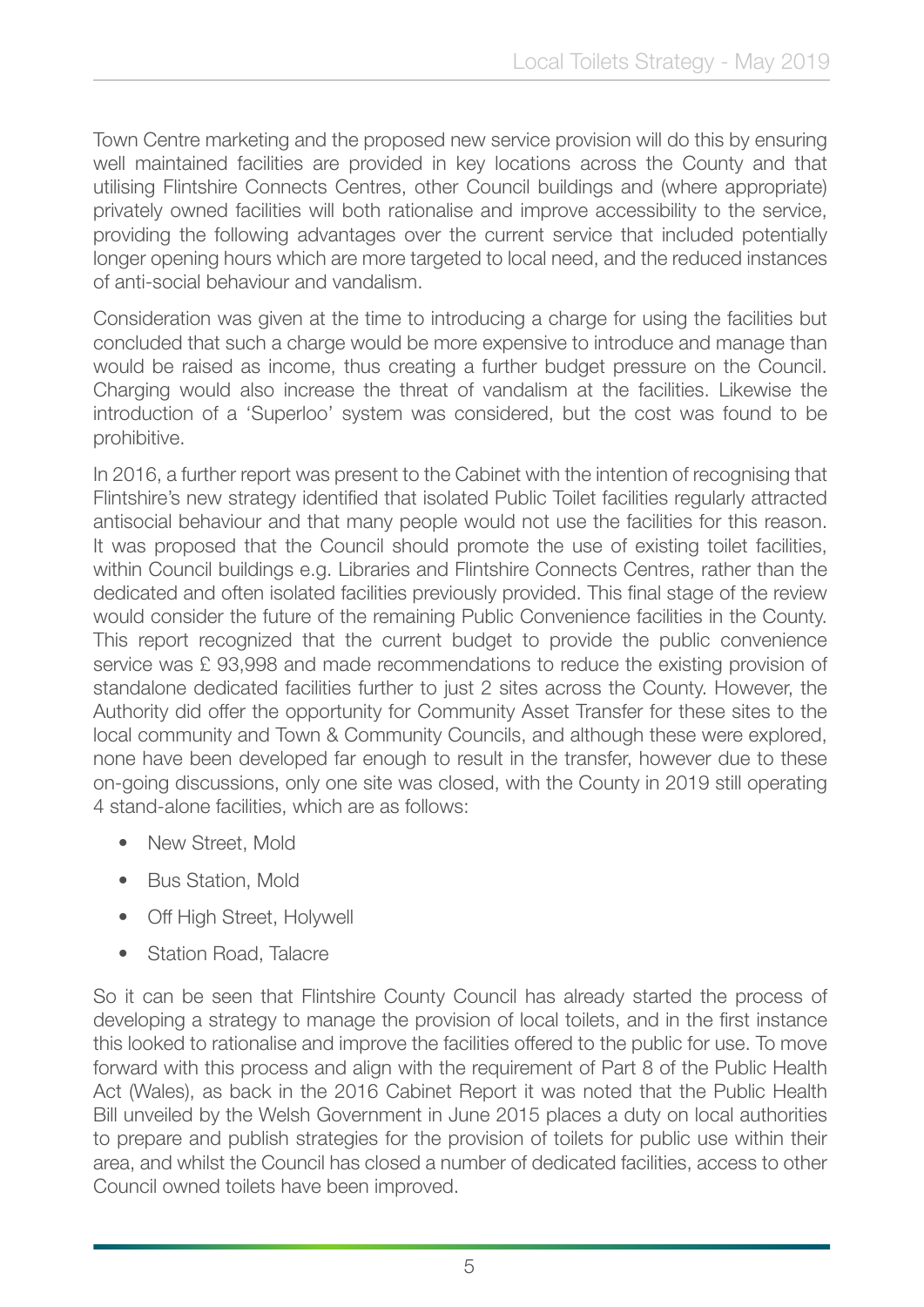<span id="page-5-0"></span>An example of this approach would be the closure of dedicated facilities in Connah's Quay, that were replaced with access to improved toilets facilities at a shared-use site that reduces maintenance and cleaning costs, removes the anti-social behaviour that the dedicated site attracted and improving the overall facilities on offer to the public in the area.

This approach will continue to be the basis of the strategy when it is required to be produced by the new legislation. It is clear that the Authority is aware that this is the start of a long-term process, and that not all existing toilet facilities at the time need to remain, especially if there are better alternatives. Efforts to increase the provision of additional local toilets has also identifed that not all potential facilities within buildings can be made accessible to the public. And we accept that by making use of existing resources that this means that not every toilet brought into public use is likely to be fully accessible to everyone due to building limitations, and what is proportionate change to make the toilet fully accessible, however a much wider range of available toilets is to the benefit of all

The 2016 Cabinet Report also recommended that the dedicated stand-alone facilities in New Street, Mold and Holywell be closed, and the details and actions within this strategy should support the provision of reasonable alternatives to the benefit of improving the overall facilities on offer to the public in the area.

## The Benefits of this Strategy

Toilets for public use matter to everybody who goes "away from home" for some reason and remain a high-profle issue. They are, however, even more important to certain groups within society, including older people, people with disabilities, people with particular needs (including certain medical problems), women, children and young people and their families. These groups can be disproportionately affected by poor provision; for example, poor provision is understood to have particular negative impacts on older people, as some may be less likely to leave their homes without having confdence that adequate facilities will be available to them. This can contribute to increased social isolation and inactivity, as well as affecting people's ability to maintain independence and dignity in later life.

This strategy contributes toward achieving accessible and clean toilets wherever people live, work or visit. Need is likely to grow through new housing developments and through tourism. This is an opportune time to set a strategy for promoting access to toilet facilities where they are needed.

Part 8 of the Public Health (Wales) Act 2017: Provision of Toilets came into force on 31 May 2018 and places a duty on each local authority in Wales to prepare and publish a local toilets strategy for its area. The strategy is built around the principles of coproduction, through local authority engagement with a broad range of potential providers and users.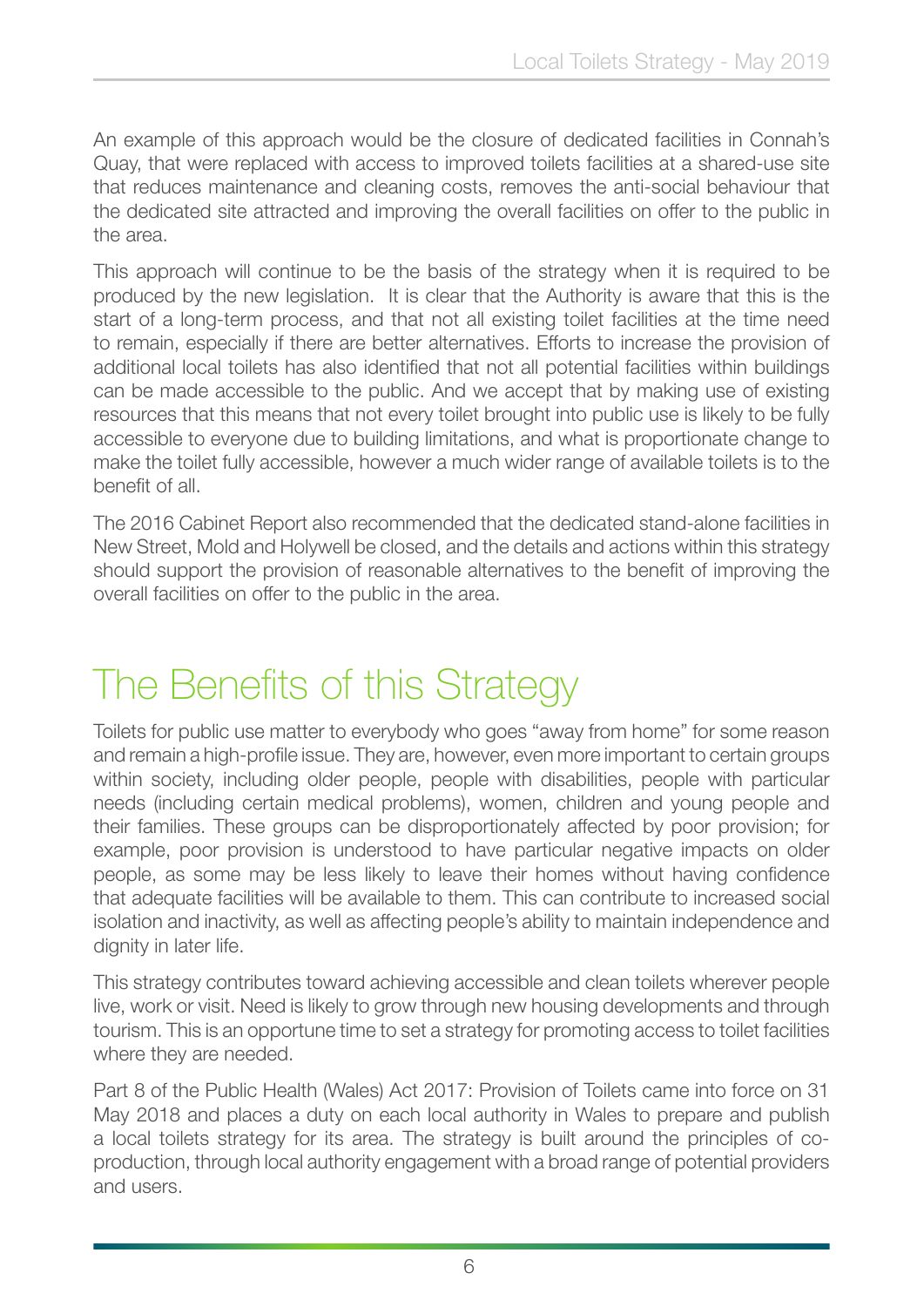Local authorities in Wales now have the responsibility to:

- Assess the need for toilet provision for their communities;
- Plan to meet those needs;
- Produce a local toilets strategy; and
- Review the strategy, update and publicise revisions.

Local authorities must prepare and publish their strategies within one year from 31 May 2018. The duty to prepare a local toilets strategy does not require local authorities to provide and maintain public toilets directly. The Local Authority must take a strategic view on how facilities can be provided and accessed by their local population. Upon review of this strategy, Flintshire County Council is required to publish a statement of progress.

The aim of this strategy is to review the quality and quantity of local toilets throughout the county and to provide or facilitate the provision of clean, safe, accessible and sustainable toilets for residents and visitors to the County at locations where the need for such facilities has been identifed.

To achieve this Strategy we will:

- Identify the current level of provision of public toilets
- Analyse the findings of the completed assessment of need activities for toilets available for use by the public in their area;
- Consider the requirements of the general population;
- Identify the needs for particular user groups;
- Survey the condition and usage of existing facilities;
- Identify any gaps in current provision;
- Adopt the use of new technologies and communications that it is envisaged will lead to an increased awareness of the locations of local toilets; and
- Provide a statement setting out the steps which the Local Authority proposes to take to meet this need; and any other information which the council considers appropriate.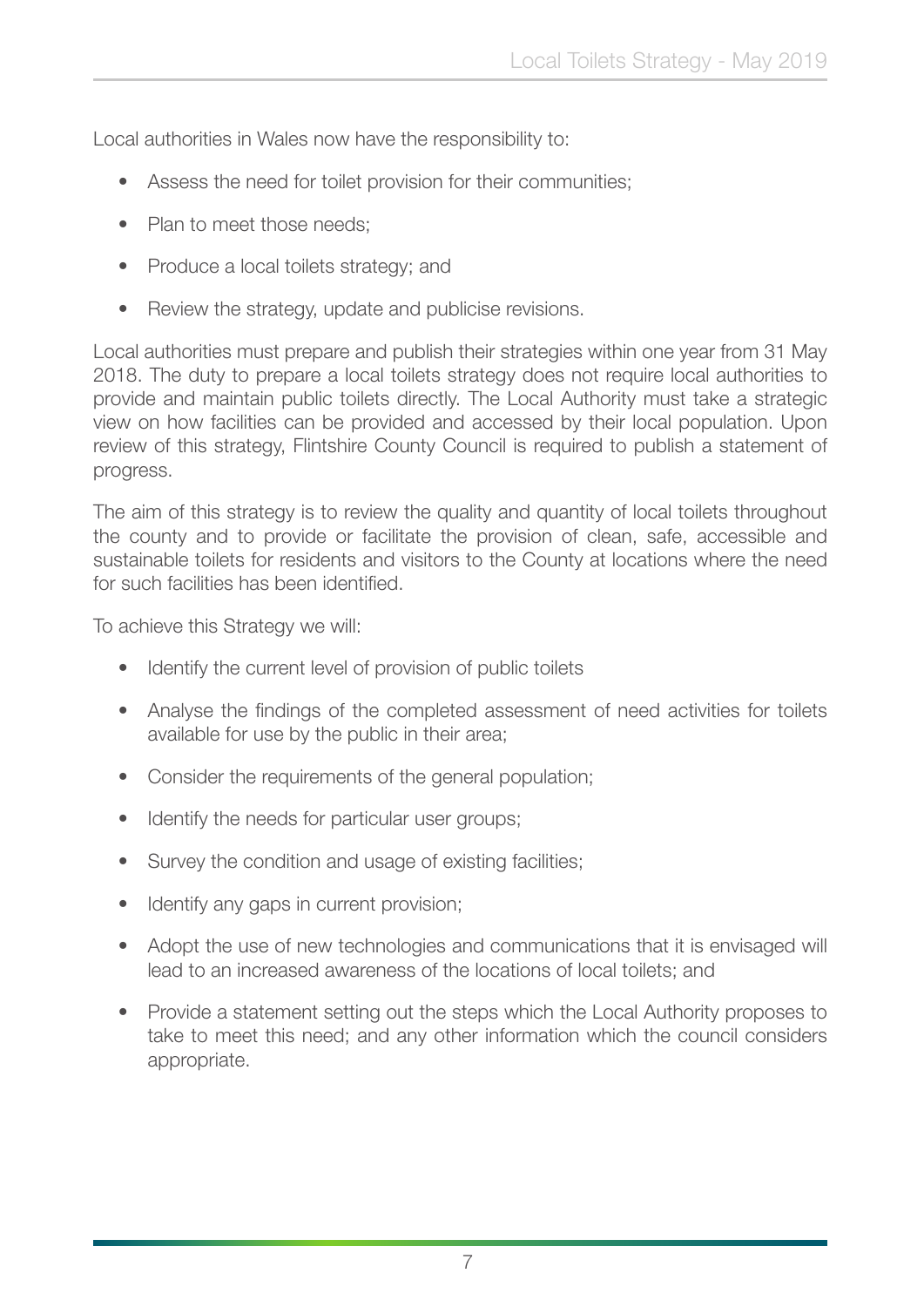## <span id="page-7-0"></span>Reviewing the Strategy

As set out in the Public Health (Wales) Act 2017 – Part 8: Provision of Local Toilets, Flintshire County Council will prepare an interim progress report setting out the steps taken in line with their strategy every two years commencing from the date of the last published strategy. The interim progress report will be published within six months of the end date of the two year period. Therefore, following publication in May 2019, the review will take place before the end of May 2021 and be published before the end of November 2021.

Flintshire County Council will also review the local toilet strategy within a year of each ordinary election for its area. The next election date in Wales is Thursday 5 May 2022 so the latest date for review is 4 May 2023. If no changes are made to the strategy following the post-election review then the County will publish an interim progress statement covering a two year period commencing from the date of the last election.

Flintshire County Council may review its strategy at any time, following which it must publish a statement of the steps which it has taken in accordance with the strategy. If following a review, should the County decide to revise the strategy, it will publish the revised strategy and then prepare an interim progress report covering the two year period commencing from the date of publication.

## Mapping Locations

It is intended that the information collated as part of preparing this strategy is replicated and made available in the most convenient manner so that people who need to visit a toilet can easily access information about the location, opening times, accessibility and type of facilities available.



Participating premises will also display a sticker in a prominent place, indicating that toilets are available for the public. The sticker will display the logo stipulated by Welsh Government. It is also intended that Flintshire County Council adopt this signage to promote consistency across the area for those that wish to use facilities.

The British Toilet Association also recommends that signs be ftted on the outside with information like opening hours, contact information for reporting problems and the specific facilities provided inside, such as whether there is a baby-changing room.

The Council will periodically review and update the Welsh Government "Lle" data repository to allow access to accurate information by guide and map publishers, residents and visitors.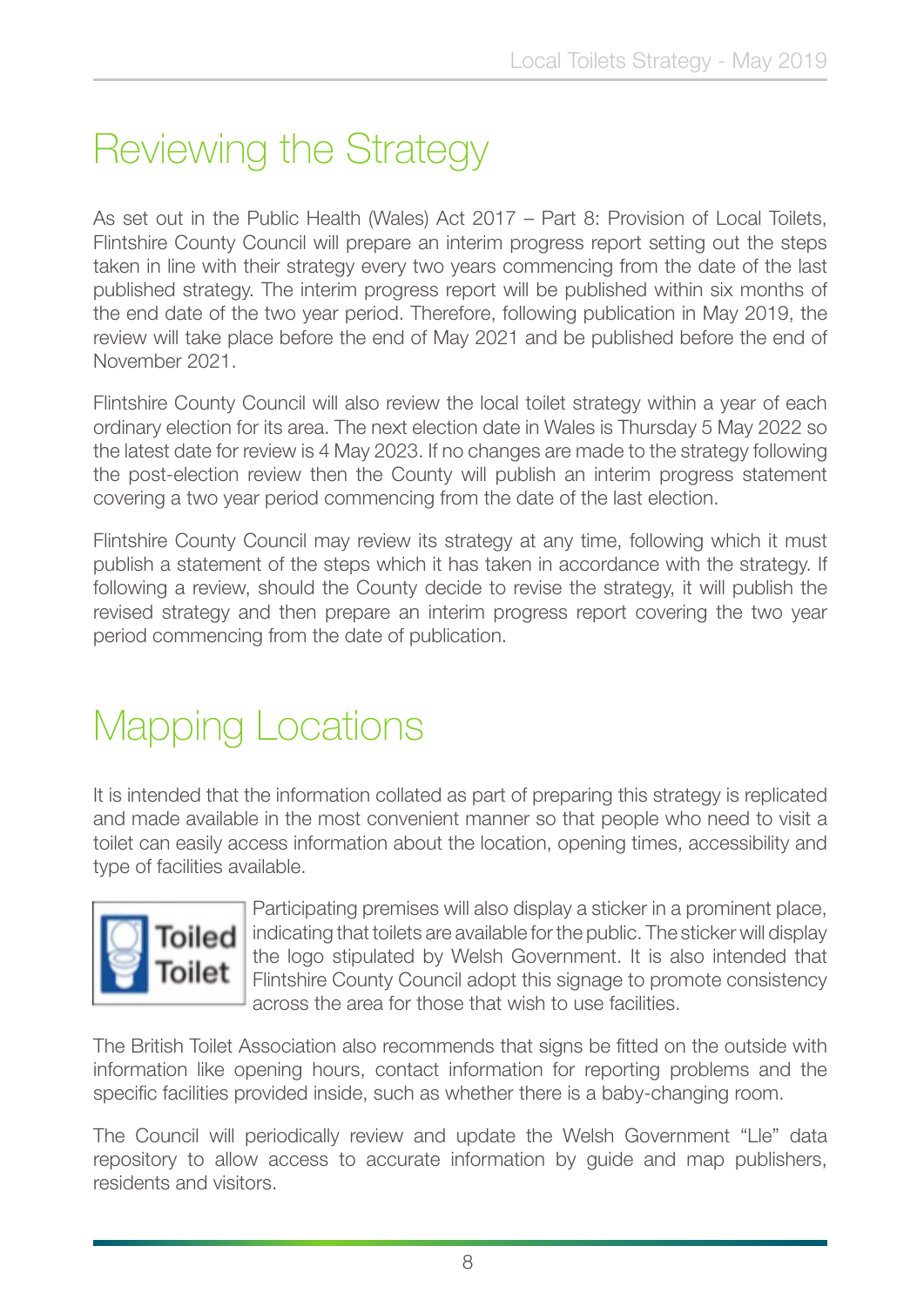Once we have identifed the toilets that will be publicised as available for use by the general public, Flintshire County Council will prepare a dataset to a given specifcation, and make it available as open data on the council website. The dataset will consist of the location and specifed characteristics of the identifed toilets. This data will also be consumed by the Welsh Government system and joined to other LA datasets to produce the national dataset for the Lle map. Lle is a geo-portal that serves as a hub for data and information covering a wide spectrum of topics, but primarily around the environment. Lle will generate all-Wales maps based on the datasets provided by local authorities that can be configured to focus on either the national picture, or on more local areas. The data included in the Lle map will be available as an open data service accessible to everyone.

The link to the Lle portal is below:

#### <http://lle.gov.wales/home>

For data to be classed as open data it must be made available under an open licence. Within the Public Sector this can be achieved by publishing data under the Open Government Licence (OGL).

As the data provided by local authorities is to be made available as open data, it will be available for reuse by third parties, either directly from the local authority's own website, or via the joined dataset behind the Lle map. This might include other online map services, app developers or commercial interests, as well as being available for reuse by other public sector organisations.

The dataset will be available in Welsh and English. The public will be able to see and search the data as it appears on the Lle website, to see the whole of Wales or to look at particular areas.

Flintshire County Council will also show a link on its website to the Lle map as a whole to assist people in searching the data for other areas they may be visiting. Flintshire County Council promotes the use of The Dewis Cymru ([www.dewis.wales\)](www.dewis.wales) website as a resource that brings together local information, and the information relating to Local toilets will be published on this website also.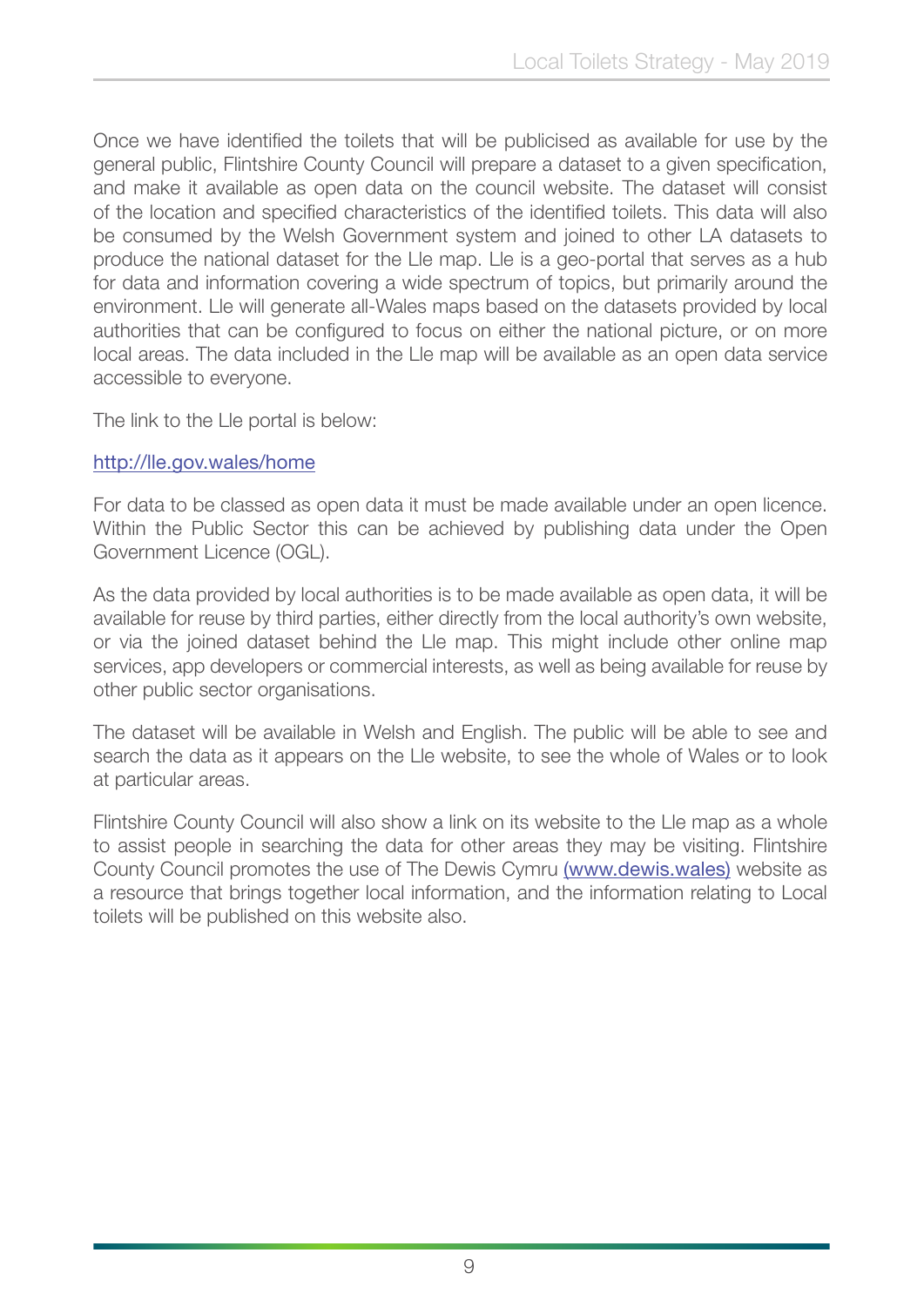## <span id="page-9-0"></span>Action Plan

#### Flintshire County Council will:

- 1. Explore options which include working with the private sector, voluntary services and Community Councils to make local toilets available in places where they are most needed.
- 2. Promote equal opportunities to provide appropriate, accessible and effective services and facilities to all sections of the community without prejudice or bias.
- 3. Ensure that the toilet logo sticker will be displayed at entrances at all appropriate Council buildings and private businesses that have agreed to be mapped.
- 4. Work with Betsi Cadwaladr University Health Board and health care providers; to encourage them to make the facilities available to the public, participate in the mapping scheme and to display the toilet logo sticker, in appropriate premises.
- 5. Improve awareness and information available on toilet provision in the County by updating information on the Flintshire County Council website and will regularly update the Lle open access data repository with WG, and the Dewis Cymru website.
- 6. Review existing contracts and service provision to monitor cleansing operations and standards on a periodic basis to ensure the most efficient and effective provision within allocated resources.
- 7. Review existing facilities to ensure that the best options for the provision of accessible toilets provisions are made that best suit the need of the community and the local area
- 8. Streetscene & Transportation officers, along with other relevant officer of the County are to continue to work with the Police and residents, community groups and others to ensure that the facilities are as safe as possible.
- 9. Not charge residents to use toilet facilities in council buildings where there is provision.
- 10. Ensure that sustainable development and energy is taken into consideration facilitating the provision of local toilets.
- 11. Ensure that officers raise the need for changes to Planning Policy and legislation in relation to toilet provision and access.
- 12. Review the strategy in line with the stipulations of the legislation, or before.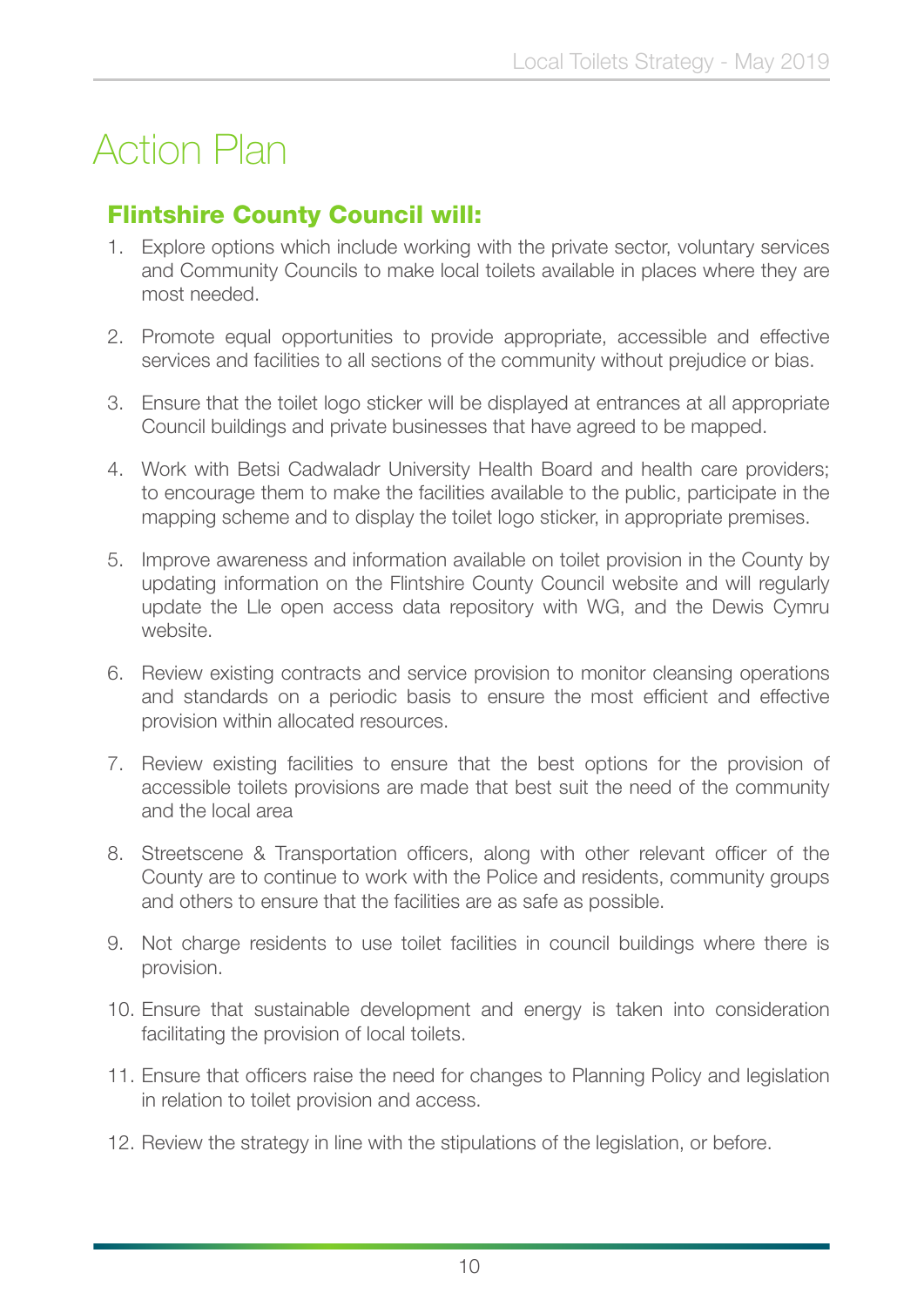#### Details of Existing County Facilities Available to the Public

| <b>Name of</b><br>Location                    | <b>Postcode</b> |           | <b>What facilities are available?</b> |              |      |              |        |                    |                             |                  |               |                                       |                 |                 |                       |              |                                 |                |        |                                                                                                 |
|-----------------------------------------------|-----------------|-----------|---------------------------------------|--------------|------|--------------|--------|--------------------|-----------------------------|------------------|---------------|---------------------------------------|-----------------|-----------------|-----------------------|--------------|---------------------------------|----------------|--------|-------------------------------------------------------------------------------------------------|
|                                               |                 |           | only                                  | only         |      |              |        | <b>Baby change</b> |                             |                  |               |                                       |                 | <b>Disabled</b> |                       |              | A place                         |                |        |                                                                                                 |
|                                               |                 | Facility  |                                       |              |      |              |        |                    |                             |                  |               | <b>Open access</b>                    |                 |                 | <b>Locked (RADAR)</b> |              | incorporating<br>adult changing |                |        |                                                                                                 |
|                                               |                 | Dedicated |                                       |              | Male |              | Female | Unisex toilet      | toilet<br>male <sup>-</sup> | toilet<br>female | unisex toilet | toilets<br>$\overline{c}$<br>Separate | disabled toilet | only<br>male    | only<br>female        | unisex       | only<br>male                    | only<br>female | unisex | facilities,<br>hoists, etc.<br>for people<br>with profound<br>disabilities and<br>their carers? |
| <b>New Street</b><br>Car Park,<br><b>Mold</b> | CH7 1NH         | Y         | Y                                     | Y            | N    | N            | Y      | $\mathsf{N}$       | N                           | Y                | Y             | Y                                     | $\mathsf{N}$    | Y               | Y                     | $\mathsf{N}$ | $\mathsf{N}$                    |                |        |                                                                                                 |
| <b>Bus</b><br>Station,<br><b>Mold</b>         | CH7 1LA         | Y         | Y                                     | Y            | N    | N            | Y      | N                  | $\mathsf{N}$                | Y                | Y             | Y                                     | N               | Y               | Y                     | $\mathsf{N}$ | N                               |                |        |                                                                                                 |
| <b>Station</b><br>Road,<br><b>Talacre</b>     | CH8 9RP         | Y         | N                                     | $\mathsf{N}$ | Y    | $\mathsf{N}$ | N      | Y                  | N                           | $\mathsf{N}$     | $\mathsf{N}$  | N                                     | Y               | $\mathsf{N}$    | $\mathsf{N}$          | $\mathsf{N}$ | $\mathsf{N}$                    |                |        |                                                                                                 |
| Off High<br>Street,<br>Holywell               | CH8 7TR         | Y         | Y                                     | Y            | N    | $\mathsf{N}$ | Y      | N                  | $\mathsf{N}$                | $\mathsf{N}$     | Y             | Y                                     | $\mathsf{N}$    | Y               | Y                     | $\mathsf{N}$ | $\mathsf{N}$                    |                |        |                                                                                                 |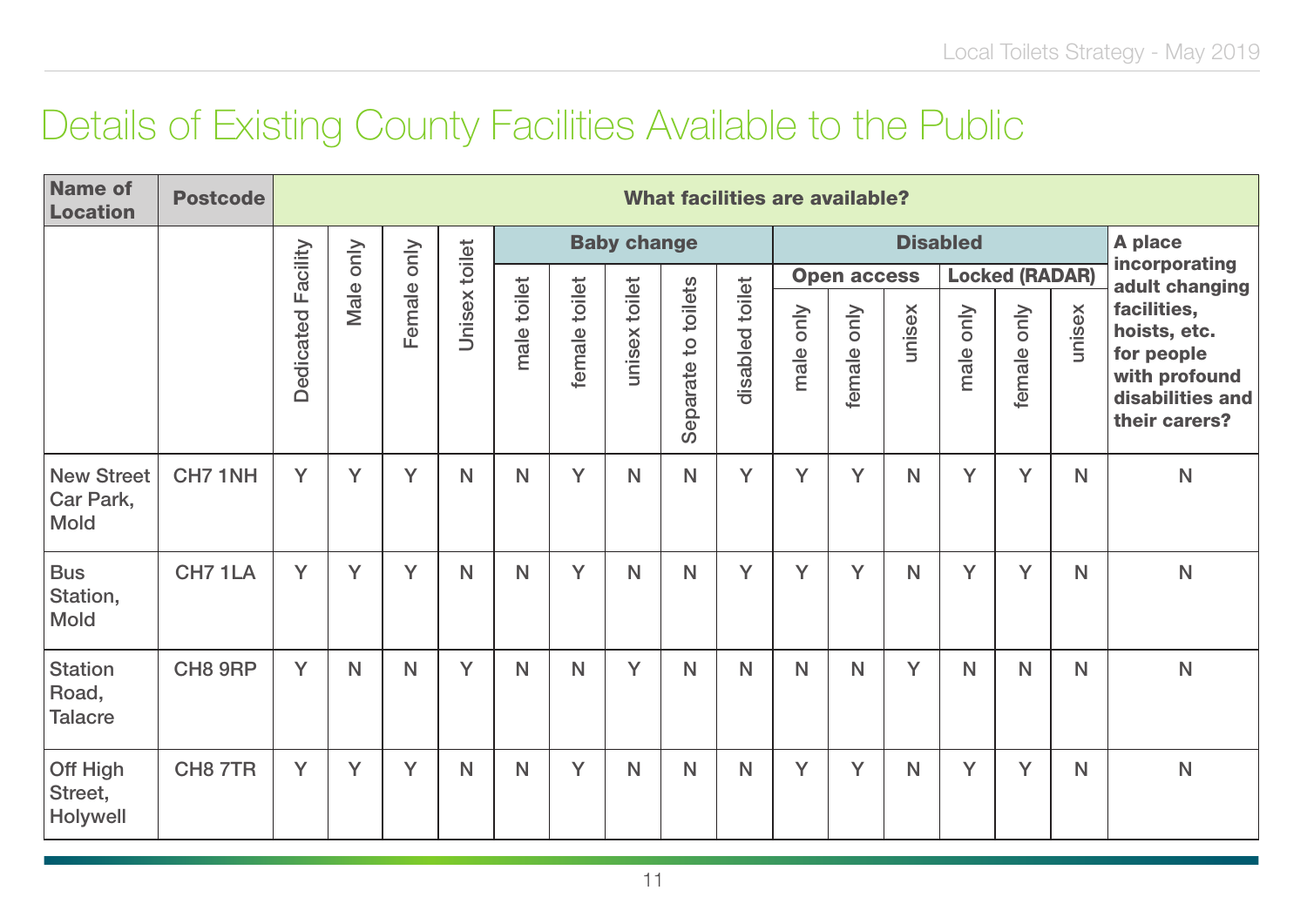#### Details of Existing County Facilities Available to the Public

|                                               |                 | <b>Opening Times</b> |              |                |              |                  |              |                 |              |               |              |                 |              |               |              |
|-----------------------------------------------|-----------------|----------------------|--------------|----------------|--------------|------------------|--------------|-----------------|--------------|---------------|--------------|-----------------|--------------|---------------|--------------|
| <b>Name of</b><br><b>Location</b>             | <b>Postcode</b> | <b>Monday</b>        |              | <b>Tuesday</b> |              | <b>Wednesday</b> |              | <b>Thursday</b> |              | <b>Friday</b> |              | <b>Saturday</b> |              | <b>Sunday</b> |              |
|                                               |                 | <b>Open</b>          | <b>Close</b> | <b>Open</b>    | <b>Close</b> | <b>Open</b>      | <b>Close</b> | <b>Open</b>     | <b>Close</b> | <b>Open</b>   | <b>Close</b> | <b>Open</b>     | <b>Close</b> | Open          | <b>Close</b> |
| <b>New Street</b><br><b>Car Park,</b><br>Mold | CH7 1NH         | 08:00                | 17:00        | 08:00          | 17:00        | 08:00            | 17:00        | 08:00           | 17:00        | 08:00         | 17:00        | 08:00           | 17:00        | 08:00         | 17:00        |
| Mold, Bus<br>Station                          | CH71LA          | 08:00                | 17:00        | 08:00          | 17:00        | 08:00            | 17:00        | 08:00           | 17:00        | 08:00         | 17:00        | 08:00           | 17:00        | 08:00         | 17:00        |
| <b>Talacre</b><br><b>Toilets</b>              | CH8 9RP         | 08:00                | 17:00        | 08:00          | 17:00        | 08:00            | 17:00        | 08:00           | 17:00        | 08:00         | 17:00        | 08:00           | 17:00        | 08:00         | 17:00        |
| Holywell<br><b>Toilets</b>                    | CH8 7TR         | 08:00                | 17:00        | 08:00          | 17:00        | 08:00            | 17:00        | 08:00           | 17:00        | 08:00         | 17:00        | 08:00           | 17:00        | 08:00         | 17:00        |

|                                        |                     |                 | Are the toilets closed on any of the below days?          |                                |                   |                         |                            |                    |                                |                                |                               |                               |  |  |  |
|----------------------------------------|---------------------|-----------------|-----------------------------------------------------------|--------------------------------|-------------------|-------------------------|----------------------------|--------------------|--------------------------------|--------------------------------|-------------------------------|-------------------------------|--|--|--|
| <b>Name of</b>                         | <b>Postcode</b>     | Are the toilets | <b>Are services</b><br>closed off peak? reduced off peak? | <b>Christmas</b><br><b>Day</b> | <b>Boxing day</b> | <b>New Years</b><br>dav | <b>May bank</b><br>holiday | <b>Good Friday</b> | <b>Easter</b><br><b>Sunday</b> | <b>Easter</b><br><b>Monday</b> | <b>Spring bank</b><br>holiday | <b>August bank</b><br>holiday |  |  |  |
| Location                               |                     | No/Yes          | No/Yes                                                    | No/Yes                         | No/Yes            | No/Yes                  | No/Yes                     | No/Yes             | No/Yes                         | No/Yes                         | No/Yes                        | No/Yes                        |  |  |  |
| <b>New Street</b><br>Car Park,<br>Mold | CH7 1NH             | <b>No</b>       | <b>No</b>                                                 | <b>Yes</b>                     | <b>No</b>         | <b>No</b>               | <b>No</b>                  | <b>No</b>          | <b>No</b>                      | <b>No</b>                      | <b>No</b>                     | <b>No</b>                     |  |  |  |
| Mold, Bus<br><b>Station</b>            | CH <sub>7</sub> 1LA | <b>No</b>       | <b>No</b>                                                 | Yes                            | <b>No</b>         | <b>No</b>               | <b>No</b>                  | <b>No</b>          | <b>No</b>                      | <b>No</b>                      | <b>No</b>                     | <b>No</b>                     |  |  |  |
| <b>Talacre</b><br><b>Toilets</b>       | CH8 9RP             | <b>No</b>       | <b>No</b>                                                 | <b>Yes</b>                     | <b>No</b>         | No                      | <b>No</b>                  | <b>No</b>          | <b>No</b>                      | <b>No</b>                      | <b>No</b>                     | <b>No</b>                     |  |  |  |
| Holywell<br><b>Toilets</b>             | CH8 7TR             | <b>No</b>       | <b>No</b>                                                 | <b>Yes</b>                     | <b>No</b>         | <b>No</b>               | <b>No</b>                  | <b>No</b>          | <b>No</b>                      | <b>No</b>                      | <b>No</b>                     | No                            |  |  |  |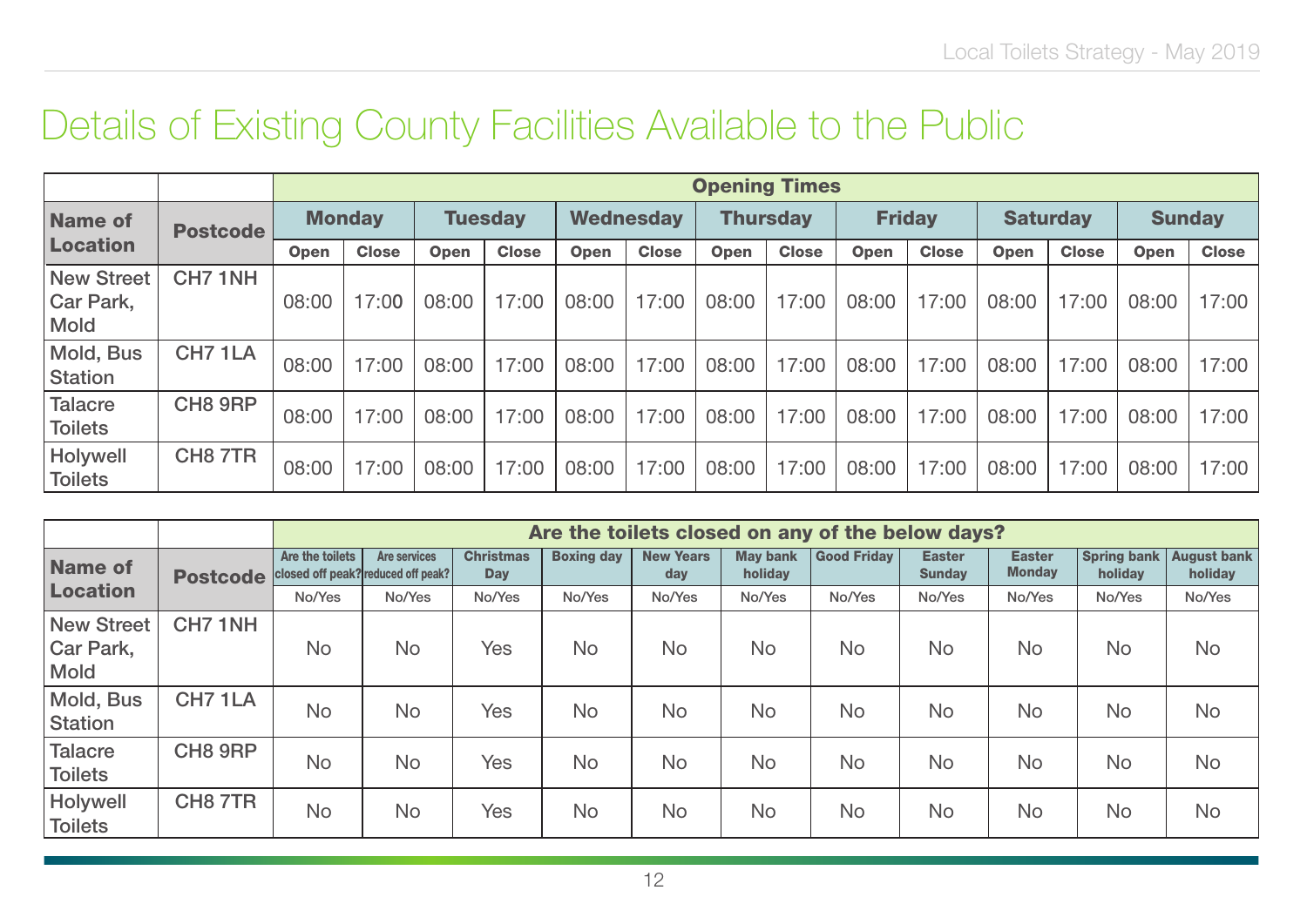## <span id="page-12-0"></span>Additional Facilities within the County

Below is a list of the facilities available throughout the county that are available to the public for use:

- Clwyd Riding Centre, Llanfynnydd (Changing Place Facilities)
- Buckley Town Centre Public Toilets
- Cilcain, Village Community Centre
- Caerwys, Drovers Lane
- Connah's Quay, Fron Road
- Buckley Leisure Centre
- Flint Leisure Centre
- Mold Leisure Centre
- Deeside Leisure Centre
- Buckley Library
- Connah's Quay Library
- Flint Library
- Holywell Library
- Mold Library
- Shell Garage, A55
- Daniel Owen Centre, Mold
- Broughton Shopping Park
- Flint Train Station
- Queensferry, Daleside Garden Centre
- Holywell Leisure Centre (Changing Place Facilities)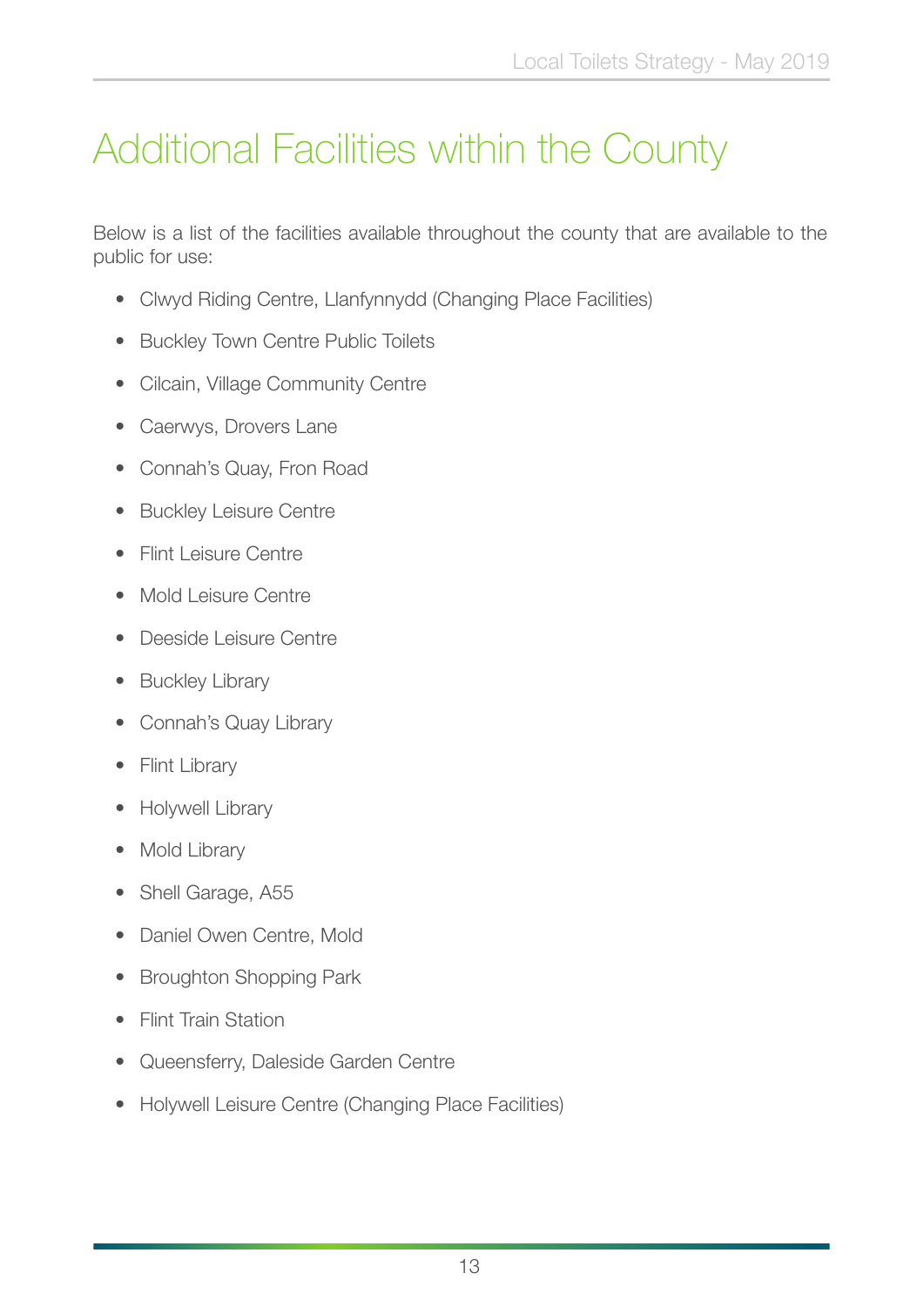#### <span id="page-13-0"></span>Needs Assessment

In an effort to capture the available facilities and the demand in an objective way, the following needs assessment has been developed. It is not intended to use this in isolation, and the information that becomes available through the engagement survey, and the full consultation will infuence the holistic need for local toilets across the County.

|                      | <b>Need Score</b> | <b>Description</b>      |                  |                      |              |                   |                                  |                  | No. of Private Toilets            |                  |
|----------------------|-------------------|-------------------------|------------------|----------------------|--------------|-------------------|----------------------------------|------------------|-----------------------------------|------------------|
|                      | $0=$              | N/A                     |                  |                      |              |                   |                                  |                  | U                                 |                  |
|                      | $1 =$             | Very Low                |                  |                      |              |                   |                                  |                  |                                   |                  |
|                      | $\overline{2=}$   | Low                     |                  |                      |              |                   |                                  |                  | $\overline{2}$                    |                  |
|                      | $3=$              | Medium                  |                  |                      |              |                   |                                  |                  | $\overline{3}$                    |                  |
|                      | $4=$<br>$5=$      | High                    |                  |                      |              |                   |                                  |                  | $\overline{4}$<br>$\overline{5+}$ |                  |
|                      |                   | Very High               |                  |                      |              |                   |                                  |                  |                                   |                  |
|                      |                   | <b>Identifying Need</b> |                  |                      |              |                   | <b>Existing Toilet Provision</b> |                  |                                   |                  |
|                      |                   |                         | <b>Transport</b> | <b>Special</b>       |              | LA                | <b>Other Public Sector</b>       |                  |                                   | <b>Has</b>       |
|                      | <b>Shopping</b>   | <b>Attraction</b>       | Interface        | <b>Circumstances</b> | <b>Need</b>  | <b>Operated</b>   | <b>Toilets e.g. Leisure</b>      | <b>Community</b> |                                   | <b>Need Been</b> |
| <b>Town/Village</b>  | <b>Need</b>       | <b>Need</b>             | <b>Need</b>      | <b>Need</b>          | <b>Score</b> | <b>Facilities</b> | Centres, Libraries, etc.         | <b>Council</b>   | <b>Private</b>                    | Met?             |
| <b>Mold</b>          | 5                 | 5                       | $\overline{4}$   | $\overline{4}$       | 18           | $\overline{2}$    | $\mathbf{2}$                     | $\overline{1}$   | 1                                 | <b>Yes</b>       |
| <b>Holywell</b>      | $\overline{4}$    | $\overline{4}$          | 3                | 3                    | 14           | $\mathbf{1}$      | $\overline{1}$                   |                  |                                   | <b>Yes</b>       |
| <b>Flint</b>         | 3                 | $\mathsf 3$             | $\overline{4}$   | 3                    | 13           |                   | $\overline{c}$                   |                  | $\mathbf{1}$                      | <b>Yes</b>       |
| <b>Connah's Quay</b> | 4                 | $\mathsf 3$             | $\mathbf{3}$     | 3                    | 13           |                   |                                  |                  | $\overline{1}$                    | <b>Yes</b>       |
| <b>Broughton</b>     | 5                 | $\mathbf 3$             | 5                | $\mathsf{O}$         | 13           |                   | $\mathbf{1}$                     |                  | $\mathbf{1}$                      | <b>Yes</b>       |
| <b>Buckley</b>       | 3                 | 3                       | $\mathbf{3}$     | 3                    | 12           |                   | $\overline{c}$                   | $\mathbf{1}$     |                                   | <b>Yes</b>       |
| Queensferry          | 3                 | $\mathsf 3$             | $\mathbf{3}$     | 3                    | 12           |                   | $\overline{\mathbf{1}}$          |                  | $\overline{2}$                    | <b>Yes</b>       |
| <b>Shotton</b>       | $\overline{4}$    | $\overline{2}$          | $\overline{4}$   | $\mathsf{O}$         | 10           |                   |                                  |                  |                                   | <b>No</b>        |
| <b>Saltney</b>       | $\overline{c}$    | $\overline{2}$          | 3                | $\overline{2}$       | $\mathbf{9}$ |                   |                                  |                  | $\mathbf{1}$                      | <b>Yes</b>       |
| <b>Talacre</b>       | $\mathbf{1}$      | $\overline{5}$          | $\overline{2}$   | $\mathbf 0$          | 8            | $\mathbf{1}$      |                                  |                  |                                   | <b>Yes</b>       |
| <b>Hawarden</b>      | $\mathbf{1}$      | $\mathsf 3$             | $\mathbf{1}$     | $\mathsf{O}$         | 5            |                   |                                  |                  |                                   | <b>Yes</b>       |
| <b>Mostyn</b>        | $\mathbf{1}$      | $\mathbf{1}$            | $\overline{2}$   | $\mathbf 0$          | 4            |                   |                                  |                  |                                   | <b>Yes</b>       |
| <b>Sealand</b>       | $\mathbf{1}$      | $\mathbf{1}$            | $\mathbf{1}$     | $\mathsf{O}$         | 3            |                   |                                  |                  |                                   | <b>Yes</b>       |
| <b>Mynydd Isa</b>    | $\mathbf{1}$      | $\mathbf{1}$            | $\mathbf{1}$     | $\mathsf{O}$         | 3            |                   |                                  |                  |                                   | <b>Yes</b>       |
| <b>Ewloe</b>         | 0                 | $\overline{2}$          | $\overline{1}$   | $\mathsf{O}$         | 3            |                   |                                  |                  |                                   | <b>Yes</b>       |
| <b>Caergwrle</b>     | 0                 | $\mathsf{O}\xspace$     | $\mathbf{3}$     | 0                    | 3            |                   |                                  |                  |                                   | <b>Yes</b>       |
| <b>Northop</b>       | 1                 | $\overline{1}$          | $\mathbf 0$      | $\mathsf{O}$         | $\mathbf{2}$ |                   |                                  |                  |                                   | <b>Yes</b>       |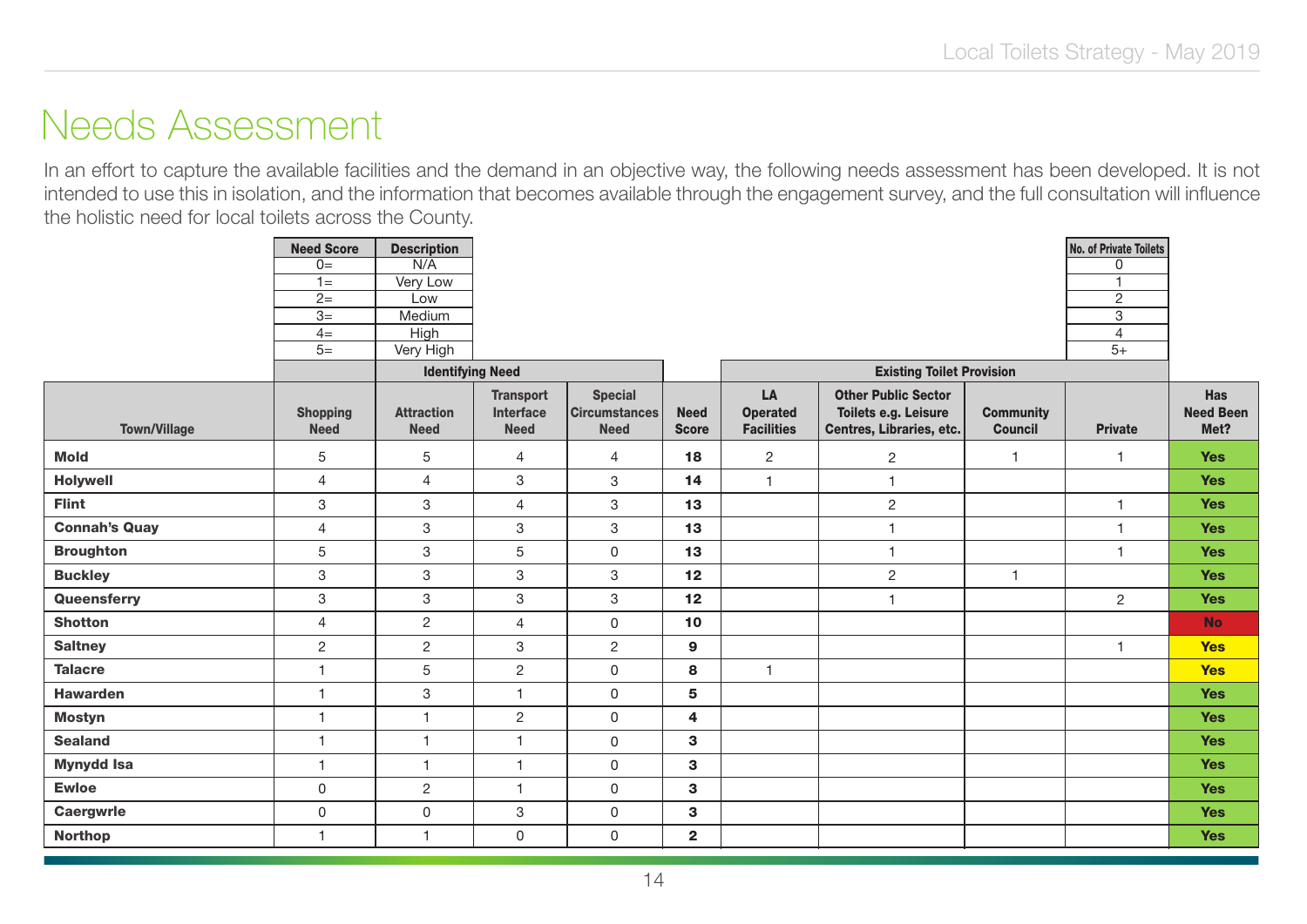|                         |                                | <b>Identifying Need</b>          |                                                     |                                                       |                             |                                            |                                                                                |                                    |                |                                        |
|-------------------------|--------------------------------|----------------------------------|-----------------------------------------------------|-------------------------------------------------------|-----------------------------|--------------------------------------------|--------------------------------------------------------------------------------|------------------------------------|----------------|----------------------------------------|
| <b>Town/Village</b>     | <b>Shopping</b><br><b>Need</b> | <b>Attraction</b><br><b>Need</b> | <b>Transport</b><br><b>Interface</b><br><b>Need</b> | <b>Special</b><br><b>Circumstances</b><br><b>Need</b> | <b>Need</b><br><b>Score</b> | LA<br><b>Operated</b><br><b>Facilities</b> | <b>Other Public Sector</b><br>Toilets e.g. Leisure<br>Centres, Libraries, etc. | <b>Community</b><br><b>Council</b> | <b>Private</b> | <b>Has</b><br><b>Need Been</b><br>Met? |
| <b>Halkyn</b>           | $\mathbf 0$                    | $\overline{c}$                   | 0                                                   | 0                                                     | $\mathbf{2}$                |                                            |                                                                                |                                    |                | <b>Yes</b>                             |
| <b>Greenfield</b>       | $\mathsf{O}$                   | $\mathbf{1}$                     | 0                                                   | 0                                                     | 1                           |                                            |                                                                                |                                    |                | <b>Yes</b>                             |
| <b>Bagillt</b>          | $\overline{1}$                 | 0                                | 0                                                   | 0                                                     | 1                           |                                            |                                                                                | $\mathbf{1}$                       |                | <b>Yes</b>                             |
| <b>Caerwys</b>          | $\mathbf{0}$                   | $\Omega$                         | $\overline{1}$                                      | $\Omega$                                              | 1                           |                                            |                                                                                | $\overline{1}$                     |                | <b>Yes</b>                             |
| <b>Aston</b>            | $\mathsf{O}\xspace$            | 0                                | $\mathbf{1}$                                        | 0                                                     | 1                           |                                            |                                                                                |                                    |                | <b>Yes</b>                             |
| Hope                    | $\mathbf 0$                    | $\mathbf{1}$                     | 0                                                   | 0                                                     | 1                           |                                            |                                                                                |                                    |                | <b>Yes</b>                             |
| <b>Ffynnongroew</b>     | $\mathsf{O}\xspace$            | 0                                | 0                                                   | 0                                                     | $\mathbf{o}$                |                                            |                                                                                |                                    |                | <b>Yes</b>                             |
| Gronant                 | $\mathbf 0$                    | 0                                | 0                                                   | $\mathsf 0$                                           | $\mathbf 0$                 |                                            |                                                                                |                                    |                | <b>Yes</b>                             |
| <b>Trelawnyd</b>        | $\mathsf{O}\xspace$            | 0                                | 0                                                   | 0                                                     | $\mathbf 0$                 |                                            |                                                                                |                                    |                | <b>Yes</b>                             |
| <b>Whitford</b>         | $\mathsf{O}\xspace$            | 0                                | 0                                                   | $\mathsf 0$                                           | $\mathbf 0$                 |                                            |                                                                                |                                    |                | <b>Yes</b>                             |
| <b>Northop Hall</b>     | $\mathsf{O}\xspace$            | 0                                | $\mathsf{O}$                                        | 0                                                     | $\mathbf{o}$                |                                            |                                                                                | $\mathbf{1}$                       |                | <b>Yes</b>                             |
| <b>Cilcain</b>          | $\mathsf{O}\xspace$            | 0                                | 0                                                   | $\mathsf 0$                                           | $\mathbf 0$                 |                                            |                                                                                |                                    | $\overline{1}$ | <b>Yes</b>                             |
| <b>Brynford</b>         | $\mathsf{O}$                   | 0                                | $\mathbf{0}$                                        | 0                                                     | $\mathbf 0$                 |                                            |                                                                                |                                    |                | <b>Yes</b>                             |
| <b>Gwernaffield</b>     | $\mathsf{O}$                   | $\mathsf{O}$                     | $\mathsf{O}$                                        | 0                                                     | $\mathbf 0$                 |                                            |                                                                                |                                    |                | <b>Yes</b>                             |
| Gwernymynydd            | $\mathsf{O}\xspace$            | 0                                | 0                                                   | $\mathsf 0$                                           | $\mathbf 0$                 |                                            |                                                                                |                                    |                | <b>Yes</b>                             |
| <b>New Brighton</b>     | $\mathsf{O}\xspace$            | 0                                | $\mathsf{O}$                                        | 0                                                     | $\mathbf 0$                 |                                            |                                                                                |                                    |                | <b>Yes</b>                             |
| <b>Mancot</b>           | $\mathbf 0$                    | 0                                | 0                                                   | 0                                                     | $\mathbf{o}$                |                                            |                                                                                |                                    |                | <b>Yes</b>                             |
| <b>Higher Kinnerton</b> | $\mathsf{O}\xspace$            | $\mathbf 0$                      | 0                                                   | 0                                                     | $\mathbf 0$                 |                                            |                                                                                |                                    |                | <b>Yes</b>                             |
| <b>Leeswood</b>         | $\mathsf{O}$                   | $\mathbf 0$                      | 0                                                   | 0                                                     | $\mathbf 0$                 |                                            |                                                                                |                                    |                | <b>Yes</b>                             |
| <b>Treuddyn</b>         | $\mathsf{O}$                   | $\mathbf 0$                      | 0                                                   | 0                                                     | $\mathbf 0$                 |                                            |                                                                                |                                    |                | <b>Yes</b>                             |
| Llanfynydd              | $\mathbf 0$                    | 0                                | 0                                                   | 0                                                     | $\mathbf 0$                 |                                            |                                                                                |                                    |                | <b>Yes</b>                             |

It needs to be reiterated that the duty to prepare a Local Toilets Strategy does not require councils to provide and maintain public toilets directly, nor are they required provide additional dedicated facilities.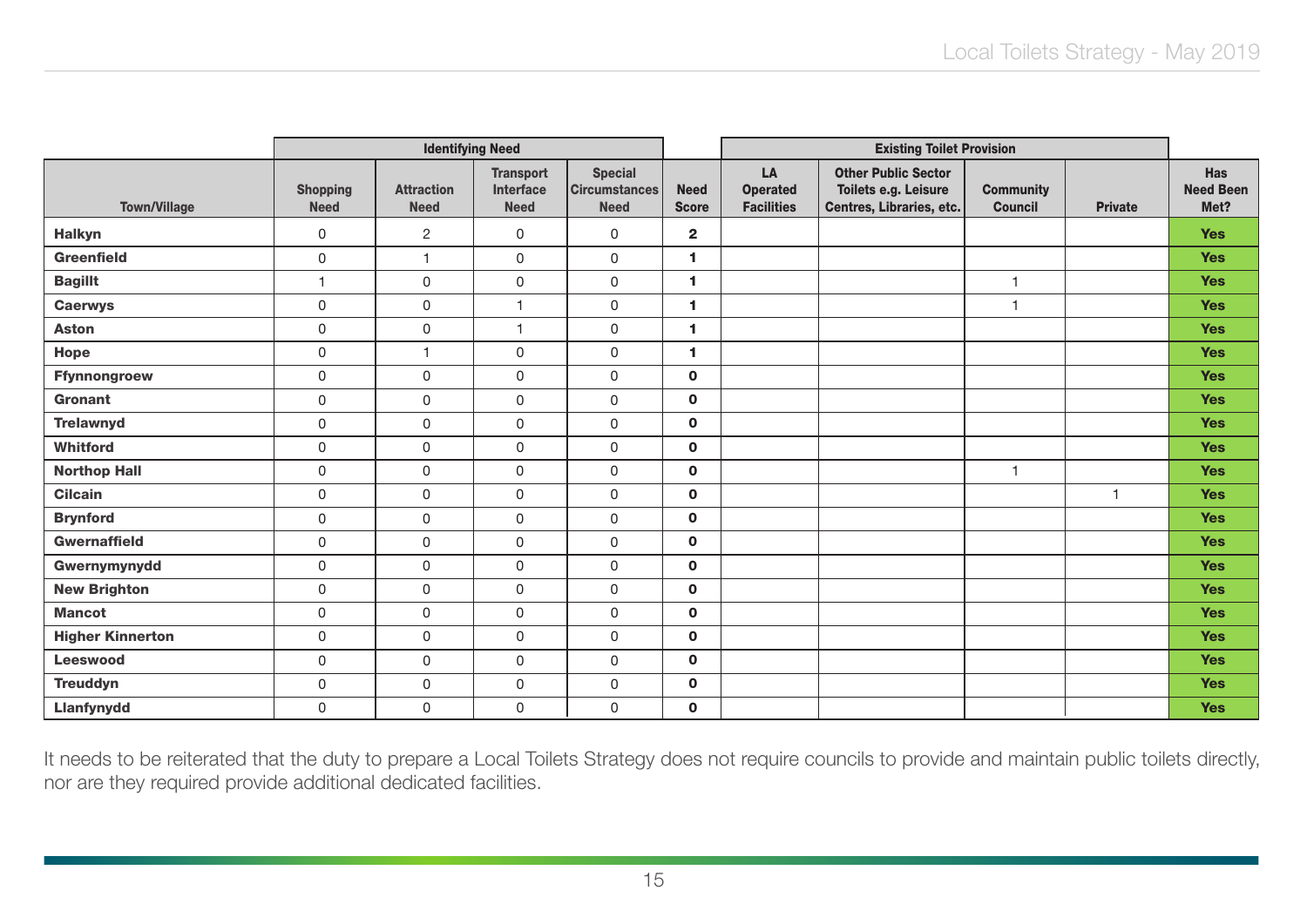## <span id="page-15-0"></span>Outcome of Public Engagement

The statutory consultation for the proposed Local Toilets Strategy was open between 4 February 2019 and 26 April 2019. The consultation has received 195 responses.

The returns from the consultation period have been analysed and where necessary and appropriate they have been included within this Local Toilets Strategy which has now been approved by Flintshire County Council's Cabinet.

## Future Options

#### Letting policies

The Council could possibly consider options to introduce a clause in leasing agreements whereby when the Council is letting its own property to a suitable business like a shop or café, to include public access to toilet facilities. However, whilst this could be considered for the small number of shop units leased out, tenants may well raise issues around cleaning, maintenance and availability and the requirement could conceivably deter prospective tenants from taking a lease.

#### Future needs provided by the commercial sector through Council strategy and planning channels

Community Infra-structure Levy enables the Flintshire Local Planning Authority to raise funds from developers undertaking new building projects in their area. The funds can be used for a wide range of infrastructure costs, such as education, healthcare, police and fire and rescue, which is needed as a result of new housing for example. This may be one way to secure funding for future public toilet provision within or near new developments, on a need and demand-driven basis and depending on the prioritisation between new infrastructure needs. Consideration will be given to including local toilet provision in new schemes devised under the Community Infra-structure Levy.

#### Major Development proposals (Planning conditions)

Some large-scale commercial developments that are going to include cafes, bars, shops, entertainments for example, could possibly be required, as a Planning condition, to allow general public access to any toilet facilities that are being built in the premises. However, there is no policy support at national level for the imposition of planning conditions to allow the general public access to toilet facilities at private commercial premises. Therefore any such condition would fail the test that it must be necessary to make the development acceptable from a planning point of view.